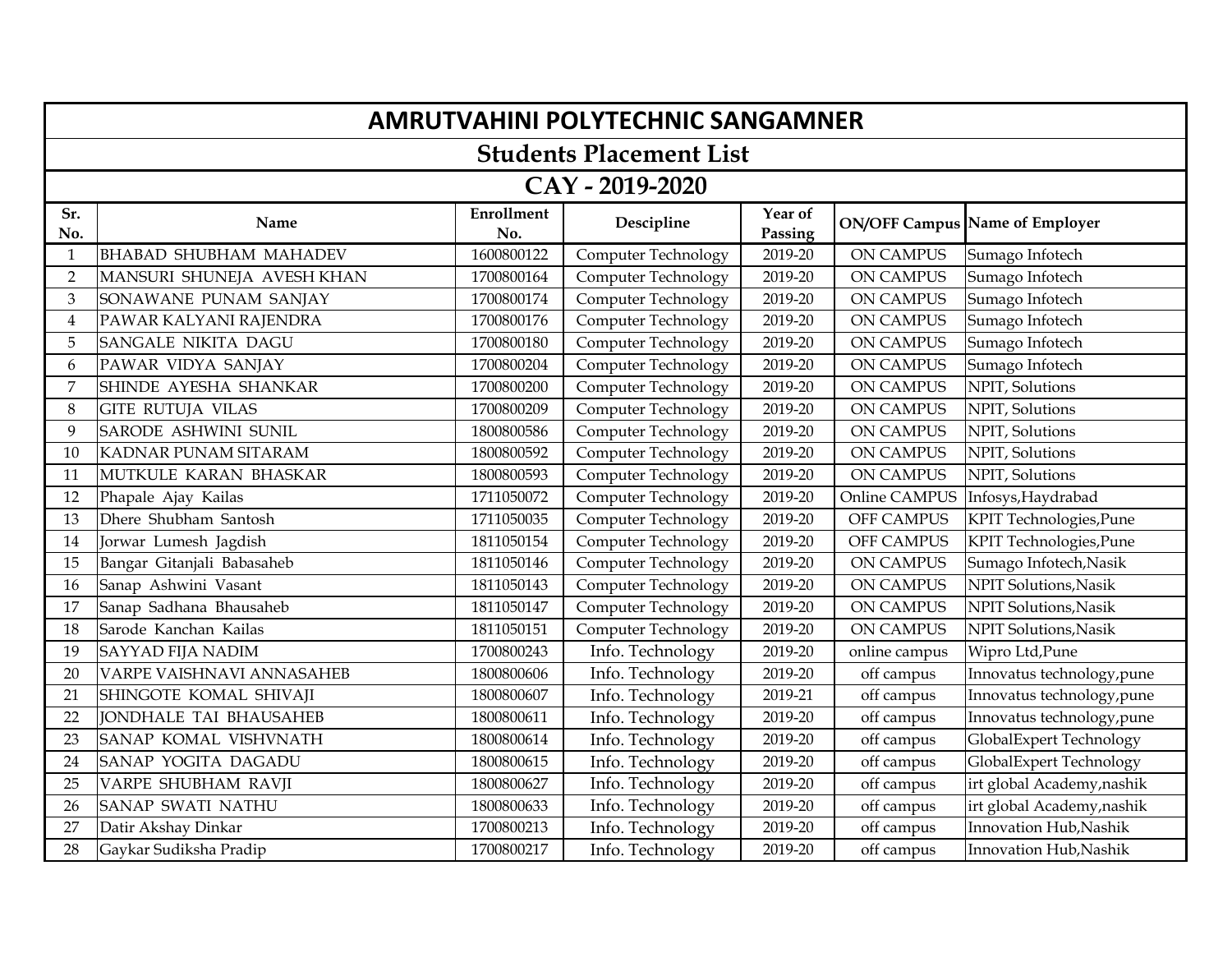| 29 | Sangale Manisha Bhausaheb     | 1700800223 | Info. Technology | 2019-20 | off campus    | Innovation Hub, Nashik        |
|----|-------------------------------|------------|------------------|---------|---------------|-------------------------------|
| 30 | Padmane Sapana Bhagwat        | 1800800623 | Info. Technology | 2019-20 | off campus    | Innovation Hub, Nashik        |
| 31 | <b>GORDE SHRADDHA GIRISH</b>  | 1700800257 | Info. Technology | 2019-20 | online campus | Infosys Ltd.                  |
| 32 | MANDLIK PRASHANT MARUTI       | 1600800189 | E&TC             | 2019-20 | On Campus     | <b>Flash Electronics Pune</b> |
| 33 | <b>BHALE GAURI PREMRAJ</b>    | 1700800259 | $E&TC$           | 2019-20 | Off Campus    | Yazaki India Ltd. Pune        |
| 34 | KHATATE HARSHADA NAMDEV       | 1700800273 | E&TC             | 2019-20 | Off Campus    | Yazaki India Ltd. Pune        |
| 35 | CHAUDHARI DIPAK SITARAM       | 1700800292 | E&TC             | 2019-20 | On Campus     | <b>Flash Electronics Pune</b> |
| 36 | CHAUDHARI ISHWAR SOMANTH      | 1700800293 | E&TC             | 2019-20 | On Campus     | Flash Electronics Pune        |
| 37 | GAIKWAD PRATHAMESH SANJAY     | 1700800331 | E&TC             | 2019-20 | On Campus     | <b>Flash Electronics Pune</b> |
| 38 | <b>GIRHE LAXMAN DILIP</b>     | 1700800544 | E&TC             | 2019-20 | Off Campus    | Yazaki India Ltd. Pune        |
| 39 | SHINDE SWETALI RAJENDRA       | 1800800458 | E&TC             | 2019-20 | Off Campus    | Yazaki India Ltd. Pune        |
| 40 | KHARE NISHA PRABHAKAR         | 1800800459 | E&TC             | 2019-20 | Off Campus    | <b>BSA</b> Corporation        |
| 41 | MENGAL PAVAN SOMNATH          | 1800800462 | E&TC             | 2019-20 | On Campus     | L & T defence                 |
| 42 | KHARDE AISHWARYA VASANTRAO    | 1800800463 | E&TC             | 2019-20 | Off Campus    | Yazaki India Ltd. Pune        |
| 43 | NAGARE NISHANT BHARAT         | 1800800464 | E&TC             | 2019-20 | On Campus     | <b>Flash Electronics Pune</b> |
| 44 | NAWALE HARSHADA GOVIND        | 1800800469 | E&TC             | 2019-20 | Off Campus    | Yazaki India Ltd. Pune        |
| 45 | PHAPALE HARSHAL VISHWANATH    | 1800800472 | E&TC             | 2019-20 | On Campus     | L & T defence                 |
| 46 | ARGADE JAYESH MAHENDRA        | 1800800475 | E&TC             | 2019-20 | On Campus     | <b>Flash Electronics Pune</b> |
| 47 | VARPE SAKSHI LAHANBHAU        | 1800800476 | E&TC             | 2019-20 | Off Campus    | Yazaki India Ltd. Pune        |
| 48 | MENGAL POPAT BHAURAO          | 1800800477 | E&TC             | 2019-20 | On Campus     | L & T defence                 |
| 49 | SABALE MINA RAMKRUSHANA       | 1800800478 | E&TC             | 2019-20 | Off Campus    | Yazaki India Ltd. Pune        |
| 50 | MUNGASE PRATIKSHA DNYANESHWAR | 1800800481 | E&TC             | 2019-20 | Off Campus    | Yazaki India Ltd. Pune        |
| 51 | MUNGASE DIPALI SOPAN          | 1800800487 | E&TC             | 2019-20 | Off Campus    | Yazaki India Ltd. Pune        |
| 52 | DIGHE KAUSTUBH ANIL           | 1800800488 | E&TC             | 2019-20 | On Campus     | L & T defence                 |
| 53 | KHADGIR ASHWINI DNYANDEV      | 1800800489 | E&TC             | 2019-20 | Off Campus    | Yazaki India Ltd. Pune        |
| 54 | JADHAV PALLAVI SHANKAR        | 1800800493 | E&TC             | 2019-20 | Off Campus    | Tata Motors Ltd, Pune.        |
| 55 | JEDGULE CHHAYA JAGAN          | 1800800494 | E&TC             | 2019-20 | Off Campus    | Yazaki India Ltd. Pune        |
| 56 | MALUNJKAR KOMAL DILIP         | 1800800497 | E&TC             | 2019-20 | Off Campus    | Yazaki India Ltd. Pune        |
| 57 | DESHMUKH ABHIJIT BALASAHEB    | 1800800499 | E&TC             | 2019-20 | On Campus     | <b>Flash Electronics Pune</b> |
| 58 | SHINDE MONALI NANASAHEB       | 1800800501 | E&TC             | 2019-20 | on Campus     | L & T defence                 |
| 59 | PAWAR ARCHANA GORAKSHNATH     | 1800800505 | E&TC             | 2019-20 | On Campus     | L & T defence                 |
| 60 | SHINDE VANITA KACHARU         | 1800800507 | E&TC             | 2019-20 | Off Campus    | L & T defence                 |
| 61 | SURYAWANSHI PRASHANT SURESH   | 1800800470 | E&TC             | 2019-20 | On Campus     | L & T defence                 |
| 62 | YELMAME KARAN SANJAY          | 1811050243 | E&TC             | 2019-20 | On campus     | Flash Electronics Pune        |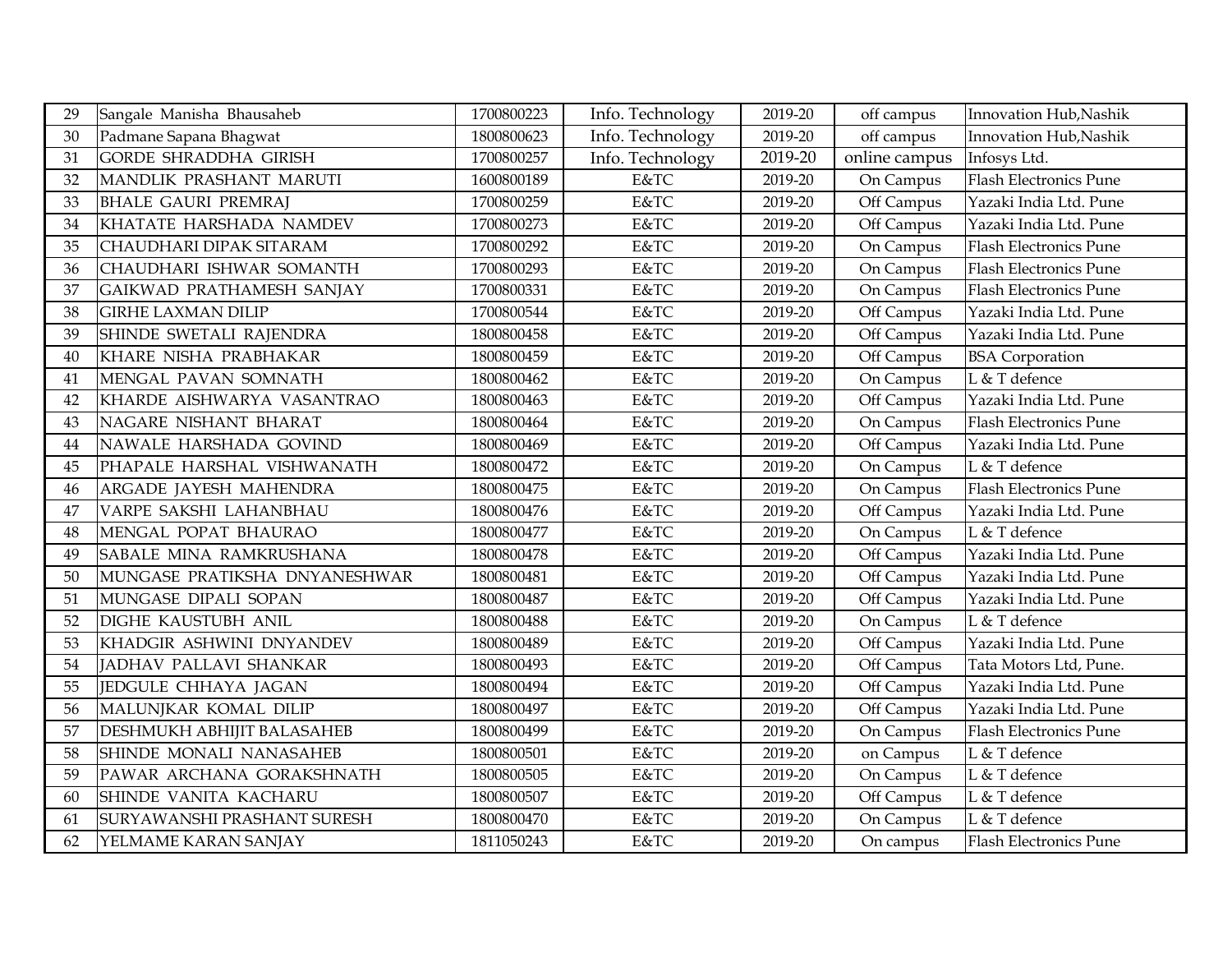| 63 | SHINDE AKASH GANPAT            | 1811050228 | E&TC       | 2019-20 | On campus  | L & T defence                 |
|----|--------------------------------|------------|------------|---------|------------|-------------------------------|
| 64 | SHINGOTE VIKRAM M              | 1811050229 | E&TC       | 2019-20 | On campus  | <b>Flash Electronics Pune</b> |
| 65 | <b>VARPE SARTHAK BALASAHEB</b> | 1811050232 | E&TC       | 2019-20 | On campus  | <b>Flash Electronics Pune</b> |
| 66 | KOLHE AKSHAY KISAN             | 1811050219 | E&TC       | 2019-20 | On campus  | L & T defence                 |
| 67 | PANSARE SURAJ SHANTARAM        | 1811050222 | E&TC       | 2019-20 | On campus  | <b>Flash Electronics Pune</b> |
| 68 | KHADAGALE BHAGYASHRI B.        | 1811050218 | E&TC       | 2019-20 | Off campus | <b>BSA</b> Corporation        |
| 69 | KUDAL JYOTI KISHOR             | 1811050220 | E&TC       | 2019-20 | Off campus | Tata Motors Ltd, Pune.        |
| 70 | PHATANGARE ABHISHEK M          | 1811050225 | E&TC       | 2019-20 | Off campus | <b>BSA</b> Corporation        |
| 71 | SANGALE PUJA SAMPAT            | 1811050237 | E&TC       | 2019-20 | Off campus | Varroc Engg. Pvt Ltd Pune     |
| 72 | AVHAD VAISHNAVI BANSILAL       | 1811050241 | E&TC       | 2019-20 | Off campus | Varroc Engg. Pvt Ltd Pune     |
| 73 | DHUMAL PUNAM ATMARAM           | 1811050214 | E&TC       | 2019-20 | On Campus  | L & T defence                 |
| 74 | <b>GHULE AKSHADA BALASAHEB</b> | 1811050216 | E&TC       | 2019-20 | On Campus  | L & T defence                 |
| 75 | <b>IDE VIJAY BHIMA</b>         | 1700800267 | E&TC       | 2019-20 | On Campus  | <b>Flash Electronics Pune</b> |
| 76 | <b>DHOLE ROHIT ANIL</b>        | 1700800018 | Mechanical | 2019-20 | ON Campus  | Flash Electronics PVT LTD     |
| 77 | <b>GAIKWAD PRASHANT R</b>      | 1700800035 | Mechanical | 2019-20 | ON Campus  | Flash Electronics PVT LTD     |
| 78 | <b>DIWATE SUYOG KAILAS</b>     | 1700800037 | Mechanical | 2019-20 | ON Campus  | Flash Electronics PVT LTD     |
| 79 | <b>ERANDE GANESH B</b>         | 1700800042 | Mechanical | 2019-20 | ON Campus  | L & T defence                 |
| 80 | <b>KALE ATHARVA B</b>          | 1700800046 | Mechanical | 2019-20 | ON Campus  | <b>BAJAJ</b> Auto LTD         |
| 81 | <b>GUNJAL AJIT B</b>           | 1700800049 | Mechanical | 2019-20 | ON Campus  | L & T defence                 |
| 82 | <b>MANDLIK VIJAY N</b>         | 1700800065 | Mechanical | 2019-20 | ON Campus  | <b>BAJAJ</b> Auto LTD         |
| 83 | <b>KANADE AASHISH B</b>        | 1700800068 | Mechanical | 2019-20 | ON Campus  | <b>BAJAJ</b> Auto LTD         |
| 84 | <b>GOMASE VAIBHAV B</b>        | 1700800069 | Mechanical | 2019-20 | ON Campus  | <b>BAJAJ</b> Auto LTD         |
| 85 | <b>DIGHE SAGAR KISAN</b>       | 1700800070 | Mechanical | 2019-20 | ON Campus  | <b>BAJAJ</b> Auto LTD         |
| 86 | KHILLARI PRATIK V              | 1700800071 | Mechanical | 2019-20 | ON Campus  | Flash Electronics PVT LTD     |
| 87 | <b>KALAN PARIMAL A</b>         | 1700800077 | Mechanical | 2019-20 | ON Campus  | Flash Electronics PVT LTD     |
| 88 | <b>GADAKH YASH N</b>           | 1700800087 | Mechanical | 2019-20 | ON Campus  | <b>BAJAJ</b> Auto LTD         |
| 89 | <b>DHANAGE KSHITIJ R</b>       | 1700800092 | Mechanical | 2019-20 | ON Campus  | Flash Electronics PVT LTD     |
| 90 | HIRE ANIKET RAVINDRA           | 1700800094 | Mechanical | 2019-20 | ON Campus  | Flash Electronics PVT LTD     |
| 91 | <b>AROTE SHRIKANT N</b>        | 1700800098 | Mechanical | 2019-20 | ON Campus  | Flash Electronics PVT LTD     |
| 92 | <b>BAHIRAT SHUBHAM</b>         | 1700800102 | Mechanical | 2019-20 | ON Campus  | Flash Electronics PVT LTD     |
| 93 | <b>UGHADE RAMNATH D</b>        | 1800800650 | Mechanical | 2019-20 | ON Campus  | <b>BAJAJ</b> Auto LTD         |
| 94 | <b>DATIR KIRANS</b>            | 1800800668 | Mechanical | 2019-20 | ON Campus  | Flash Electronics PVT LTD     |
| 95 | <b>BHAGWAT NILESH D</b>        | 1800800670 | Mechanical | 2019-20 | ON Campus  | Flash Electronics PVT LTD     |
| 96 | <b>GOSAVI ADESH D</b>          | 1800800676 | Mechanical | 2019-20 | ON Campus  | Flash Electronics PVT LTD     |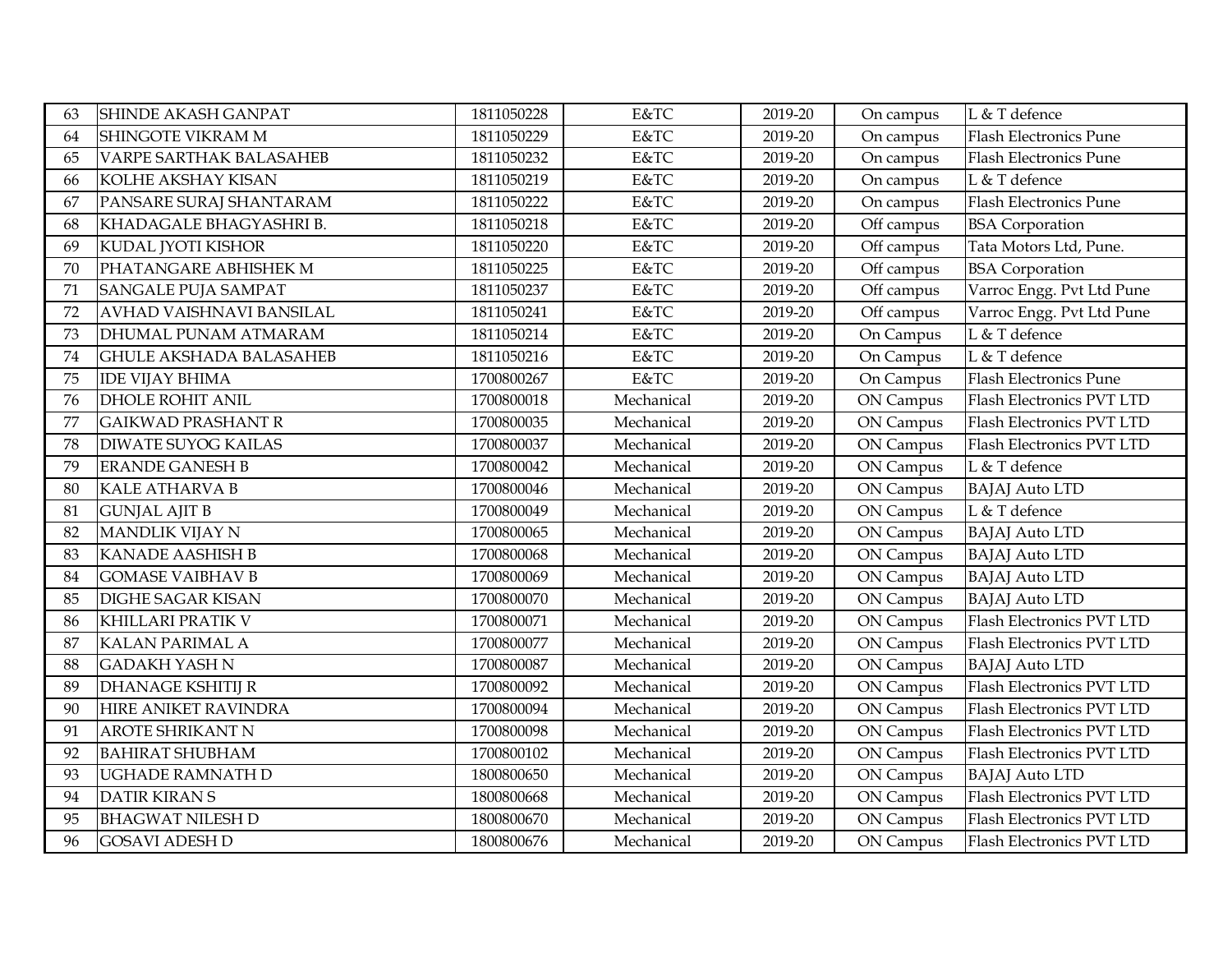| 97  | <b>AGWILE ASHOK P</b>        | 1800800683 | Mechanical | 2019-20 | ON Campus  | Flash Electronics PVT LTD |
|-----|------------------------------|------------|------------|---------|------------|---------------------------|
| 98  | KHEMNAR GANESH SAHEBRAO      | 1800800687 | Mechanical | 2019-20 | ON Campus  | Flash Electronics PVT LTD |
| 99  | <b>GUNJAL MAYUR R</b>        | 1700800105 | Mechanical | 2019-20 | ON Campus  | SPACO TECHNOLOGIES        |
| 100 | <b>BIBE SANDIP SHAEBRAO</b>  | 1700800100 | Mechanical | 2019-20 | ON Campus  | Flash Electronics PVT LTD |
| 101 | <b>SHINDE PRADIP BHASKER</b> | 1700800029 | Mechanical | 2019-20 | Off Campus | <b>BSA</b> Corporation    |
| 102 | <b>HASE ROHIT BABASAHEB</b>  | 1700800019 | Mechanical | 2019-20 | ON Campus  | Flash Electronics PVT LTD |
| 103 | KANDEKAR JAYA SHARAD         | 1700800108 | Mechanical | 2019-20 | Off Campus | <b>BSA</b> Corporation    |
| 104 | KULKARNI SUMIT KIRAN         | 1616950035 | Mechanical | 2019-20 | ON Campus  | Flash Electronics PVT LTD |
| 105 | <b>RAUT SHUBHAM R</b>        | 1800800673 | Mechanical | 2019-20 | ON Campus  | L & T defence             |
| 106 | <b>ATRE RUSHIKESH D</b>      | 1700800004 | Mechanical | 2019-20 | ON Campus  | Flash Electronics PVT LTD |
| 107 | <b>DUBE SHUBHAM U</b>        | 1800800638 | Mechanical | 2019-20 | ON Campus  | Flash Electronics PVT LTD |
| 108 | <b>DARADE AKSHAY D</b>       | 1800800652 | Mechanical | 2019-20 | ON Campus  | L & T defence             |
| 109 | <b>KADAM SANDIP BABAN</b>    | 1600800246 | Mechanical | 2019-20 | ON Campus  | Flash Electronics PVT LTD |
| 110 | PARADHI AJAY BACCHU          | 1700800012 | Mechanical | 2019-20 | ON Campus  | Flash Electronics PVT LTD |
| 111 | RODE SAURABH SAMPAT          | 1700800015 | Mechanical | 2019-20 | ON Campus  | Flash Electronics PVT LTD |
| 112 | <b>SHINDE AMOL SUNIL</b>     | 1700800028 | Mechanical | 2019-20 | ON Campus  | L & T defence             |
| 113 | PATHAN TANVEER MUNNABHAI     | 1800800663 | Mechanical | 2019-20 | ON Campus  | <b>BAJAJ</b> Auto LTD     |
| 114 | SHIRSAT ANIKET BALIRAM       | 1700800031 | Mechanical | 2019-20 | ON Campus  | Flash Electronics PVT LTD |
| 115 | PANSARE RUSHIKESH SANJAY     | 1700800032 | Mechanical | 2019-20 | ON Campus  | <b>BAJAJ</b> Auto LTD     |
| 116 | SUPEKAR RAJANI SANJAY        | 1700800038 | Mechanical | 2019-20 | ON Campus  | <b>BAJAJ</b> Auto LTD     |
| 117 | THITME PRATIK DEVRAM         | 1700800045 | Mechanical | 2019-20 | ON Campus  | Flash Electronics PVT LTD |
| 118 | <b>UMTOL JAGADISH RAMA</b>   | 1700800048 | Mechanical | 2019-20 | ON Campus  | Flash Electronics PVT LTD |
| 119 | <b>WALE SHUBHAM BHARAT</b>   | 1700800053 | Mechanical | 2019-20 | ON Campus  | Flash Electronics PVT LTD |
| 120 | WANI VAISHNAVI SUDAM         | 1700800054 | Mechanical | 2019-20 | ON Campus  | <b>BAJAJ</b> Auto LTD     |
| 121 | ZODAGE OMKAR PRABHAKAR       | 1700800055 | Mechanical | 2019-20 | ON Campus  | L & T defence             |
| 122 | <b>SADGIR SAGAR BHIMRAO</b>  | 1700800057 | Mechanical | 2019-20 | ON Campus  | Flash Electronics PVT LTD |
| 123 | <b>SHAIKH AFFAN ANIS</b>     | 1700800058 | Mechanical | 2019-20 | ON Campus  | <b>BAJAJ</b> Auto LTD     |
| 124 | SHAIKH MANNAN MUSTAFA        | 1700800059 | Mechanical | 2019-20 | ON Campus  | Flash Electronics PVT LTD |
| 125 | UMBARSADA VIPUL PRAKASH      | 1700800062 | Mechanical | 2019-20 | ON Campus  | Flash Electronics PVT LTD |
| 126 | KALADGI SOUBAAN MUJEEB       | 1700800064 | Mechanical | 2019-20 | ON Campus  | Flash Electronics PVT LTD |
| 127 | KURHE ABHISHEK RAMESH        | 1800800639 | Mechanical | 2019-20 | ON Campus  | <b>BAJAJ Auto LTD</b>     |
| 128 | <b>ILAG SUMIT MARUTI</b>     | 1800800640 | Mechanical | 2019-20 | ON Campus  | <b>BAJAJ Auto LTD</b>     |
| 129 | HASE SHUBHANGI RAMCHANDRA    | 1800800642 | Mechanical | 2019-20 | ON Campus  | <b>BAJAJ Auto LTD</b>     |
| 130 | <b>TAMBE ANIKET SAMPAT</b>   | 1800800645 | Mechanical | 2019-20 | ON Campus  | Flash Electronics PVT LTD |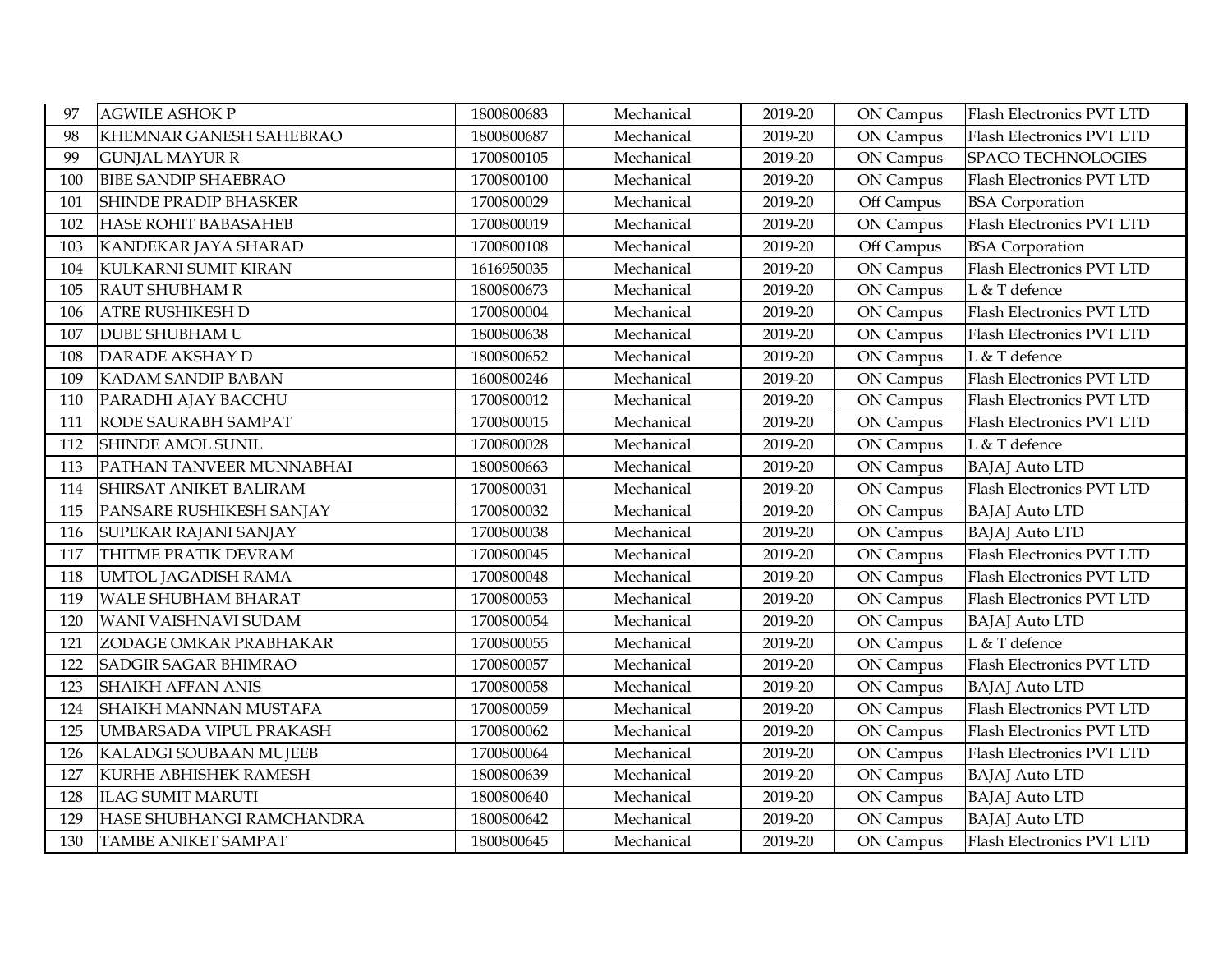| 131 | <b>GHOLAP SHUBHAM DATTU</b>    | 1800800647 | Mechanical | 2019-20 | ON Campus  | SPACO TECHNOLOGIES        |
|-----|--------------------------------|------------|------------|---------|------------|---------------------------|
| 132 | HASE PRASAD SANJAY             | 1800800648 | Mechanical | 2019-20 | ON Campus  | Flash Electronics PVT LTD |
| 133 | <b>HOLE ROHIT SUNIL</b>        | 1800800654 | Mechanical | 2019-20 | ON Campus  | <b>BAJAJ</b> Auto LTD     |
| 134 | <b>GHULE SACHIN NANABHAU</b>   | 1800800657 | Mechanical | 2019-20 | ON Campus  | <b>BAJAJ</b> Auto LTD     |
| 135 | KOTE ISHWAR GURUDATTA          | 1800800660 | Mechanical | 2019-20 | ON Campus  | Flash Electronics PVT LTD |
| 136 | SAMBARE OMKAR RAMNATH          | 1800800661 | Mechanical | 2019-20 | ON Campus  | <b>BAJAJ</b> Auto LTD     |
| 137 | BHUMKAR BHUSHAN BHAGAWAN       | 1800800662 | Mechanical | 2019-20 | ON Campus  | <b>BAJAJ</b> Auto LTD     |
| 138 | <b>WALE SAMIR</b>              | 1800800664 | Mechanical | 2019-20 | ON Campus  | L & T defence             |
| 139 | MORE NILESH BALASAHEB          | 1800800665 | Mechanical | 2019-20 | ON Campus  | <b>BAJAJ</b> Auto LTD     |
| 140 | RODE YOGESH BAPU               | 1800800666 | Mechanical | 2019-20 | ON Campus  | Flash Electronics PVT LTD |
| 141 | DHATRAK SHUBHAM POPAT          | 1800800671 | Mechanical | 2019-20 | ON Campus  | Flash Electronics PVT LTD |
| 142 | <b>MHASKE GANESH</b>           | 1800800675 | Mechanical | 2019-20 | ON Campus  | Flash Electronics PVT LTD |
| 143 | SHELKE PRASAD SADASHIV         | 1800800677 | Mechanical | 2019-20 | ON Campus  | Flash Electronics PVT LTD |
| 144 | <b>BHALERAO SHUBHAM SAMPAT</b> | 1800800678 | Mechanical | 2019-20 | ON Campus  | Flash Electronics PVT LTD |
| 145 | KANAWADE PRASHANT RAMNATH      | 1800800679 | Mechanical | 2019-20 | ON Campus  | <b>BAJAJ</b> Auto LTD     |
| 146 | KANAWADE RUTHVIK VIKAS         | 1800800685 | Mechanical | 2019-20 | ON Campus  | Flash Electronics PVT LTD |
| 147 | PHAPALE VINOD POPAT            | 1800800669 | Mechanical | 2019-20 | ON Campus  | Flash Electronics PVT LTD |
| 148 | KSHATRIYA OMKAR D              | 1700800066 | Mechanical | 2019-20 | OFF Campus | Yazaki India Ltd. Pune    |
| 149 | <b>KHAIRNAR AJIT A</b>         | 1700800074 | Mechanical | 2019-20 | OFF Campus | Yazaki India Ltd. Pune    |
| 150 | <b>LAHANE TEJAS PRADIP</b>     | 1700800080 | Mechanical | 2019-20 | OFF Campus | Yazaki India Ltd. Pune    |
| 151 | CHAVAN VISHAL V                | 1800800644 | Mechanical | 2019-20 | OFF Campus | Yazaki India Ltd. Pune    |
| 152 | KALE UTKARASH SATISH           | 1700800086 | Mechanical | 2019-20 | OFF Campus | Yazaki India Ltd. Pune    |
| 153 | <b>KALE HARSHAL S</b>          | 1700800101 | Mechanical | 2019-20 | OFF Campus | Yazaki India Ltd. Pune    |
| 154 | GAIKWAD SURAJ SURYAJI          | 1611050068 | Mechanical | 2019-20 | ON Campus  | Flash Electronics, Pune   |
| 155 | <b>GAMBHIRE VISHAL SOMNATH</b> | 1611050069 | Mechanical | 2019-20 | ON Campus  | Flash Electronics, Pune   |
| 156 | KADAM SAURABH SURESH           | 1711050003 | Mechanical | 2019-20 | ON Campus  | L & T defence             |
| 157 | WALAVE VAIBHAV MACHHINDRA      | 1711050004 | Mechanical | 2019-20 | ON Campus  | Flash Electronics, Pune   |
| 158 | NAWALE PRATIK DATTATRAY        | 1711050005 | Mechanical | 2019-20 | ON Campus  | Flash Electronics, Pune   |
| 159 | SHIRSATH VARSHA DATTA          | 1811050200 | Mechanical | 2019-20 | ON Campus  | <b>BSA</b> Corporation    |
| 160 | NAWALE PRTIKSHA DATTATRAY      | 1711050019 | Mechanical | 2019-20 | ON Campus  | <b>BSA</b> Corporation    |
| 161 | <b>BIBAVE RUSHIKESH RAJU</b>   | 1711050020 | Mechanical | 2019-20 | ON Campus  | Bajaj Auto Ltd            |
| 162 | NIGHUTE SURESH ASHOK           | 1711050023 | Mechanical | 2019-20 | ON Campus  | Flash Electronics, Pune   |
| 163 | SATPUTE SHUBHAM DATTU          | 1811050167 | Mechanical | 2019-20 | ON Campus  | L & T defence             |
| 164 | SHETE SHRIKANT JALINDAR        | 1811050168 | Mechanical | 2019-20 | ON Campus  | Flash Electronics, Pune   |